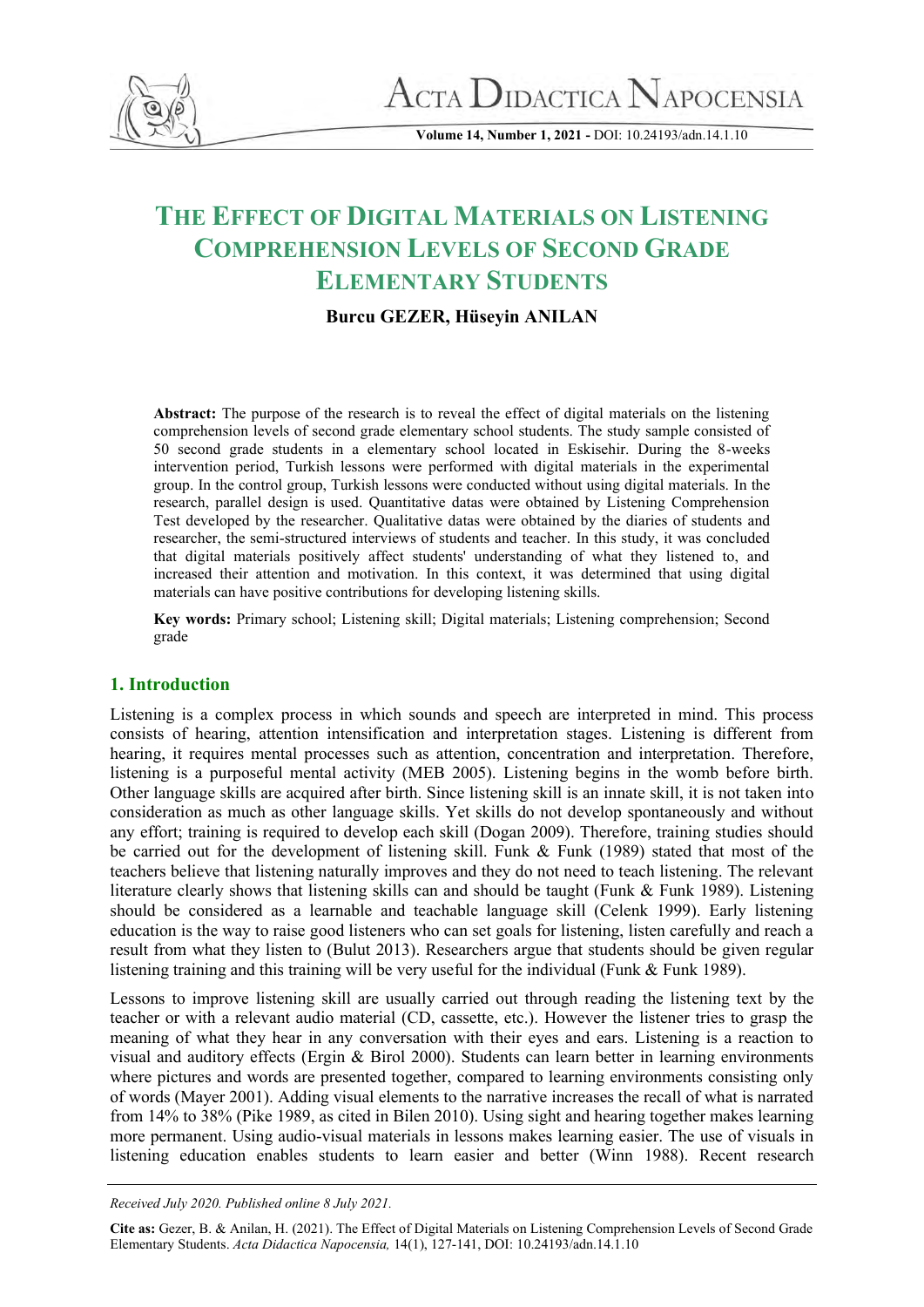emphasized that teachers should design meaningful activities to encourage active learning and increase students' interest and motivation (Pintrich & Schunk 2002; Svinicki 2004; Chang 2005, as cited in Yang & Wu 2012). The bringing of a video projector into the classroom increases both the interest of the student and provides a better presentation for the teachers (Gary 2007, as cited in Sejdiu 2017). Moving pictures or videos are educational materials that can present objects, facts, events, and processes with their original movements and sounds in the best and most interesting way (Cilenti 1988). The use of videos is also very useful in the development of listening skills. Videos provide both visual and auditory learning and make education enjoyable, and are more useful than audio tapes (Hengirmen 1994).

In order to increase students' attention and motivation in listening education, technological advances and digital materials can be used, which are innovative, offer great potential for learning and teaching. Appropriate teaching in listening comprehension makes it easier for students to find out what they are listening to, reduces listening anxiety and makes the listening process efficient. Therefore, using teaching strategies, methods, techniques and tools suitable for the needs of the age will be appropriate in listening education. Timmerman (2000) stated that different learning-teaching methods and techniques are used to achieve better results in learning and teaching, and that these methods and techniques are not sufficient; that learning-teaching can be more successful when supported by technology (as cited in Halat 2007). Students can use technologies to learn effectively and practically; teachers can use it to collect, present information and prepare teaching material about student progress (Smaldino et al. 2015).

Digital learning materials are based on digital components; educational programs, multimedia tools, and systems accessible through the internet are examples of digital learning materials (Moonen 1999). Digital material can be defined as teaching material; it has the features of viewing, sharing, changing, storing and accessibility and is usually created using information and communication technologies (Gocen Kabaran 2019). Today, digital materials can be easily prepared. Thanks to computers and the internet, free or paid many software have been developed in which we can prepare digital materials. Software such as Vyond, Powtoon, Kahoot, Mentimeter, Socrative, Animoto, Animaker, Alice, Scratch, Cartoon Maker, Quizizz, Padlet, Thinglink, Storybird allow to create digital materials. However, to place the students in a class full of digital materials and wait for their development is not enough. In order for digital materials to be effective, they must be compatible with the information and must reflect the information strongly. Digital materials are deemed not effective per se; as long as they are not designed in a way that is flexible, interesting and authentic, they will not be of much use to students and teachers alike (Sejdiu 2017).

## **Purpose of the research**

The main purpose of this research is to determine the effect of digital materials on the comprehension levels of primary school second grade students. Accordingly, this research addresses and answers the following sub-problems:

- Does the use of digital materials positively affect students' listening skills and achievements according to the activities envisaged by the program?
- How does the use of digital materials in developing listening competencies affect students' interests and motivations?
- What are the views of students and teachers about the use of digital materials?

## **2. Method**

## **2.1. Research design**

In this research, which aims to determine the effect of digital materials on the comprehension levels of the primary school second grade students, the mixed research method in which quantitative and qualitative research methods are used, has been applied. Using quantitative and qualitative research methods together gives the researcher the opportunity to complement the deficiencies that may arise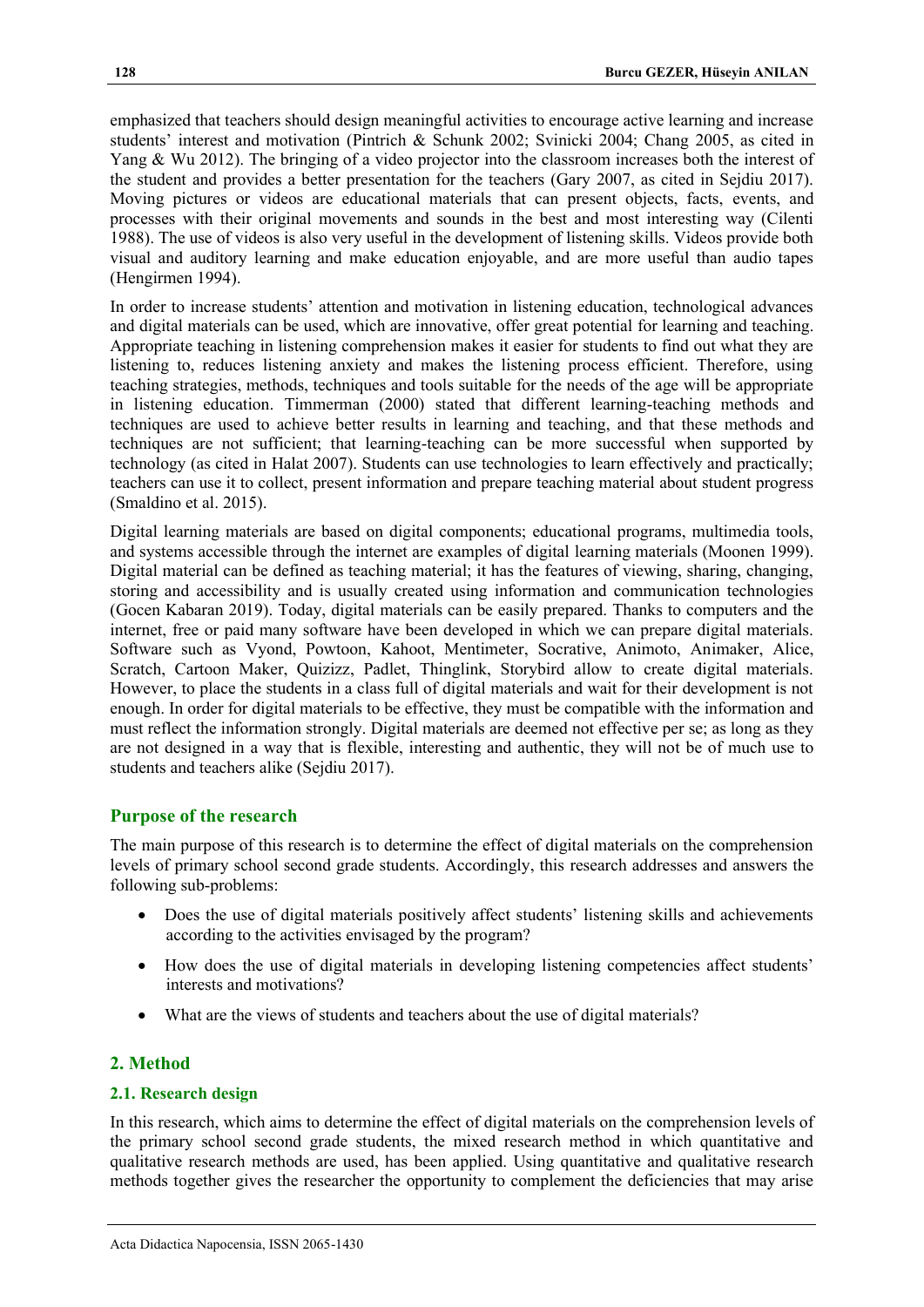from using one method with a variety of data that can be obtained with the other method. In this research, convergent parallel design one of the mixed research methods was used. Qualitative and quantitative methods are of equal weight in parallel design. The purpose of the parallel design is to obtain various data by using qualitative and quantitative methods together and by making a comparison (Yildirim & Simsek 2016).

Parallel design was preferred to obtain various data directly related to the research questions. According to the parallel design, in the research process; firstly, quantitative and qualitative research questions were determined and then, quantitative and qualitative data collection tools were developed. After the quantitative and qualitative data were collected, they were analyzed, compared, correlated and interpreted.

## **2.2. Participants**

The study sample consisted of second grade students in a middle level primary school in terms of socioeconomic and sociocultural in Eskisehir, Turkey. As it was difficult to re-group second grade students in the school where the research was conducted, groups were chosen randomly one of the classes as an experimental group and the other as a control group. There are thirty-five students in the classes whose profile and numer are equal. In the experimental and control groups, the number of students was equalized by considering the pretest success scores. Accordingly, the experimental group of the research consisted of 25 students and the control group consisted of 25 students.

## **2.3. Data collection instruments**

In the research, different quantitative and qualitative data collection tools have been used to collect, diversify, support, compare, integrate, generalize and explain the data. Using different data collection tools increases the validity and reliability of the results (Yildirim & Simsek 2016).

## **2.3.1. Personal information form**

In order to obtain information about the students in the experimental and control groups participating in the research, a "Personal Information Form" was prepared in line with expert opinions. The personal information form contains personal questions within the scope of the research subject and aims to obtain the necessary information about the students. The demographic characteristics of the students from experimental and control group are presented in Table 1.

|                                                 |                  | <b>Groups</b> |                |                |               |
|-------------------------------------------------|------------------|---------------|----------------|----------------|---------------|
|                                                 |                  | Experimental  |                | <b>Control</b> |               |
| <b>Questions</b>                                | <b>Variables</b> | f             | $\frac{0}{0}$  | $\mathbf f$    | $\frac{6}{9}$ |
|                                                 | Female           | 12            | 48             | 15             | 60            |
| Gender                                          | Male             | 13            | 52             | 10             | 40            |
|                                                 | 1                | 3             | 12             | 5              | 20            |
|                                                 | 2                | 11            | 44             | 13             | 52            |
| Number of Siblings in the Family                | $\overline{3}$   | 8             | 32             | 5              | 20            |
|                                                 | 4                | 1             | 4              | 2              | 8             |
|                                                 | 5                | $\Omega$      | $\theta$       | $\Omega$       | $\Omega$      |
|                                                 | 6                | 2             | 8              | 0              | $\theta$      |
| Is there a TV at home?                          | Yes              | 23            | 92             | 25             | 100           |
|                                                 | N <sub>0</sub>   | 2             | 8              | $\theta$       | $\theta$      |
|                                                 | $0-2$ hours      | 20            | 80             | 15             | 60            |
|                                                 | 3-4 hours        | 4             | 16             | 6              | 24            |
| If there is a TV at home, how many hours do you | 5-6 hours        | $\theta$      | $\theta$       | 3              | 12            |
| watch TV a day?                                 | 7<br>and<br>more | 1             | $\overline{4}$ | 1              | 4             |
|                                                 | hours            |               |                |                |               |
| Is there internet at home?                      | Yes              | 20            | 80             | 23             | 92            |
|                                                 | N <sub>0</sub>   | 5             | 20             | 2              | 8             |
|                                                 | Yes              | 17            | 68             | 20             | 80            |
| Do you have a library at home?                  | N <sub>0</sub>   | 8             | 32             | 5              | 20            |

**Table 1.** *The demographic characteristics of the experimental and control group students*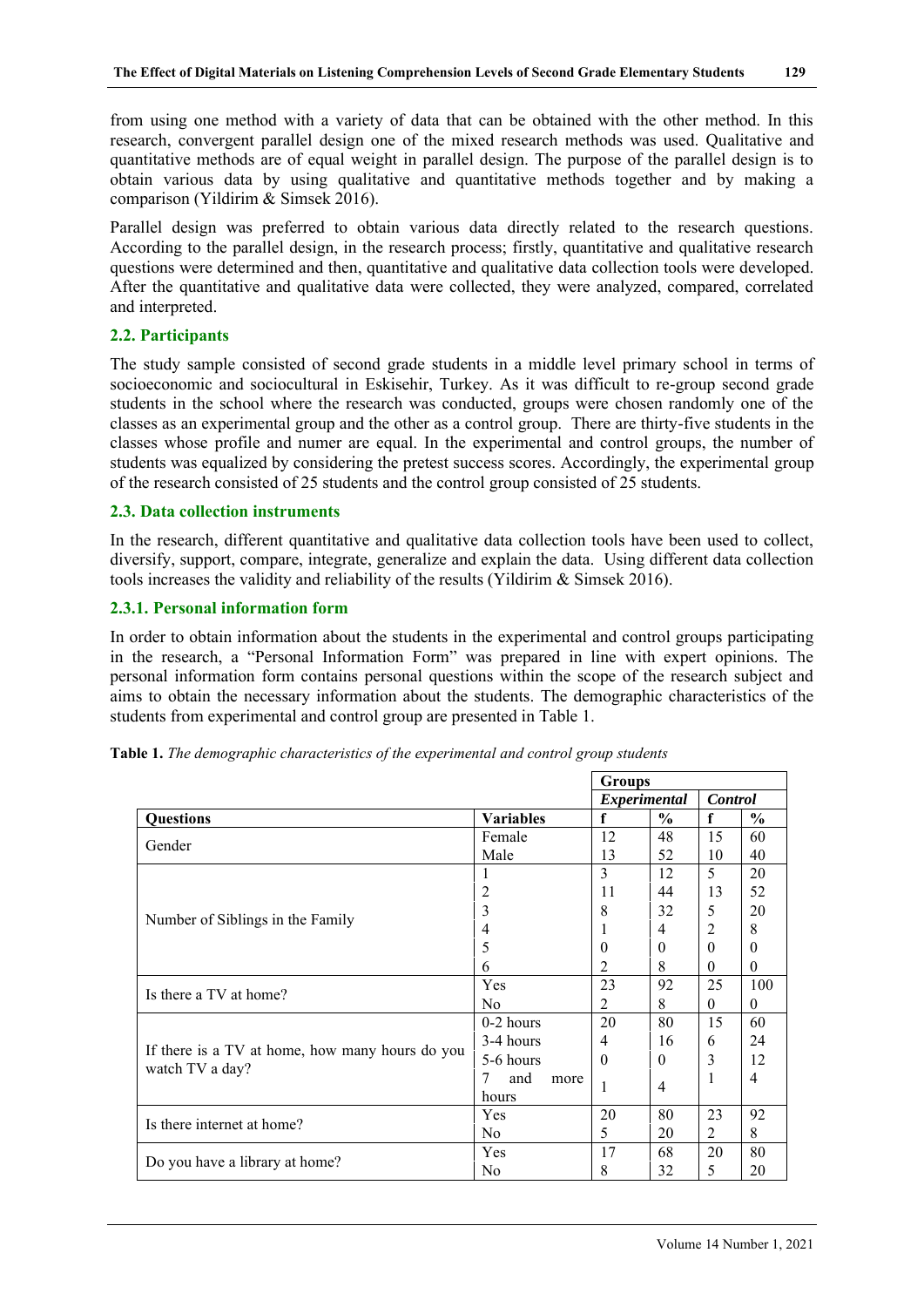|                                                    |                     | <b>Groups</b> |               |    |                |
|----------------------------------------------------|---------------------|---------------|---------------|----|----------------|
|                                                    | <i>Experimental</i> |               |               |    | <b>Control</b> |
| <b>Ouestions</b>                                   | <b>Variables</b>    |               | $\frac{0}{0}$ |    | $\frac{6}{9}$  |
|                                                    | Yes                 | 16            | 64            | 24 | 96             |
| Do you listen to music?                            | N <sub>0</sub>      | 9             | 36            |    | 4              |
|                                                    | Yes                 | 9             | 36            | 17 | 68             |
| Are parents reading books etc. at home?            | N <sub>0</sub>      | 16            | 64            | 8  | 32             |
| Did your mother or father or someone else tell you | Yes                 | 15            | 60            | 18 | 72             |
| fairy tales etc. before you started school?        | N <sub>0</sub>      | 10            | 40            | 7  | 28             |
|                                                    | Every month         | 7             | 28            |    | 40             |
| How often do you go to the cinema?                 | Less often          | 10            | 40            |    | 56             |
|                                                    | Never               | 8             | 32            |    | 4              |
|                                                    | Every month         |               | 4             |    | 20             |
| How often do you go to the theater?                | Less often          | 8             | 32            |    | 52             |
|                                                    | Never               | 16            | 64            |    | 28             |

## **2.3.2. Listening comprehension test**

In the research, "Listening Comprehension Test" was developed in order to measure the comprehension levels of students. It has been used as pre-test, post-test and retention test. After preparing the 25 sample questions, they were presented to experts, then 61 students in the second grade in a primary school were selected as pilot and item analysis was done with the collected data. Item difficulty and item discrimination calculations were made for item analysis. To elucidate, item difficulty index indicates the correct response rate of each item. Additionally, the item difficulty index ranges from 0 to 1 and it is asked to be around 0.50 (Gonen et al. 2011). As the item difficulty index gets closer to 0, the item gets harder, and when you get closer to 1, the item gets easier (Atilgan et al. 2007). Moreover, item difficulty index is described as items with a value of at 0.20 and below are quite difficult. To illustrate, items with a value between 0.21-0.40 are difficult, items with a value between 0.41-0.60 are moderately difficult, items with a value between 0.61-0.80 are easy, items with a value of 0.81 and above are quite easy (Cohen et al. 2010, as cited in Sahin et al. 2018). The item discrimination index, nonetheless, is the degree of separation between those who have properties expected to be measured in a test and those who do not. The item discrimination index takes a value between -1 and +1 and the item discrimination index is asked to be as close to +1 as possible (Atilgan et al. 2007). If the item discrimination index is 0 or negative, the item can't be included in the test; if it is 0.40 or higher, it is very good and does not need to be corrected; if it is between 0.30-0.40, it does not need to be corrected; if it is between 0.20-0.30, it can be used or corrected exactly; if it is less than 0.20, it should not be used or corrected (Turgut 1992, as cited in Gonen et al. 2011). As a result of the item analysis, item discrimination indices of the items no 2, 4, 7, 17 and 25 were less than 0.20; accordingly, items 2, 4, 7 and 17 were corrected and item 25 was removed from the test. Since the item difficulty indexes of the items 3 and 12 were below 0.20 and the item difficulty index of the item 22 was above 0.81, these items were corrected. After the item analysis, the test was presented to the expert opinion and items of the test were determined that the items 20 and 23 were not suitable for the level of the students; item 20 was corrected, and item 23 was removed from the test. Accordingly, item analysis and expert opinions have been completed, and the test consists of 23 items.

#### **2.3.3. Student diaries**

Student diaries are the about their application experiences, feelings and thoughts, they allow to see applications from a student perspective. During the research, student diaries were collected from the experimental group after each application. Students' diaries were qualitatively analyzed.

#### **2.3.4. Researcher diary**

The researcher diary includes researchers' observations, comments and explanations; in short, it entails individual notes covering the research process. The diaries kept in the research process were used to support the research findings.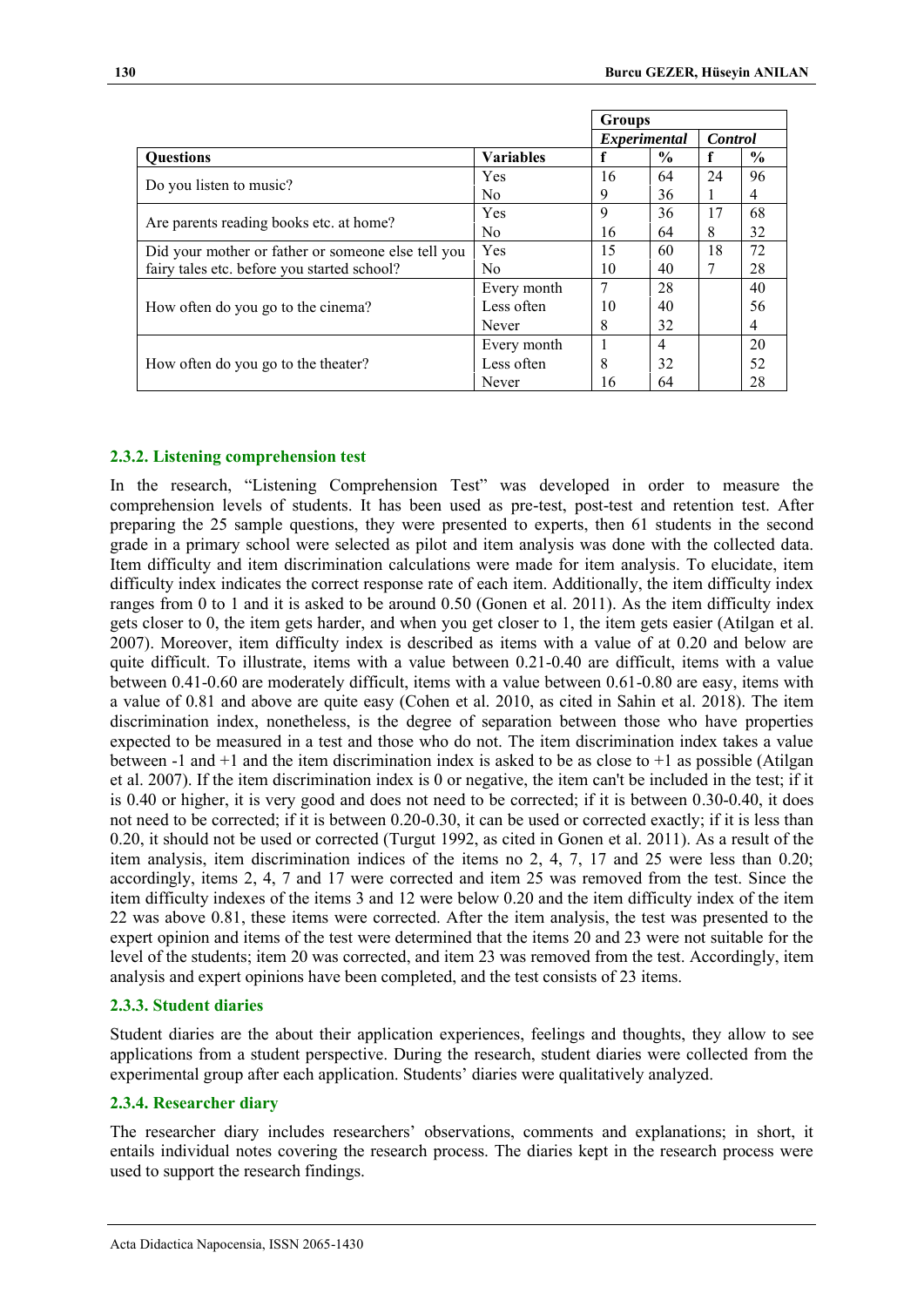## **2.3.5. Semi-structured interview**

In the research, semi-structured interviews were conducted in order to determine the opinions of the students and the classroom teacher about the application. In such interviews, the researcher plans the questions he or she wants to ask in advance, but the researcher can shape the flow of the interview with different questions according to the course of the interview and provide a detailed explanation of the person's answers (Turnuklu 2000). Before starting the interviews, each participant was given the necessary information about the interview and the interviews were conducted one-to-one with each participant.

## **2.4. Data collection procedures**

In this study, which tries to determine the effect of digital materials on listening comprehension in Turkish language, a quasi-experimental design with experimental and control group was used. The intervention in the experimental group lasted eight weeks: two hours a week, a total of 16 lesson hours. In the experimental group, digital materials were used. No digital material was used in the control group. Information on data collection in this study is shown in Figure 1.



**Figure 1.** *Application of data collection tools*

Information on the preparation of digital materials used in the study is shown in Figure 2. According to this; after determining the texts to be used in the research; Digital materials for texts were started to be created by the researchers with web-based software. Animations and activities of the texts prepared with web-based software have been accepted as digital material.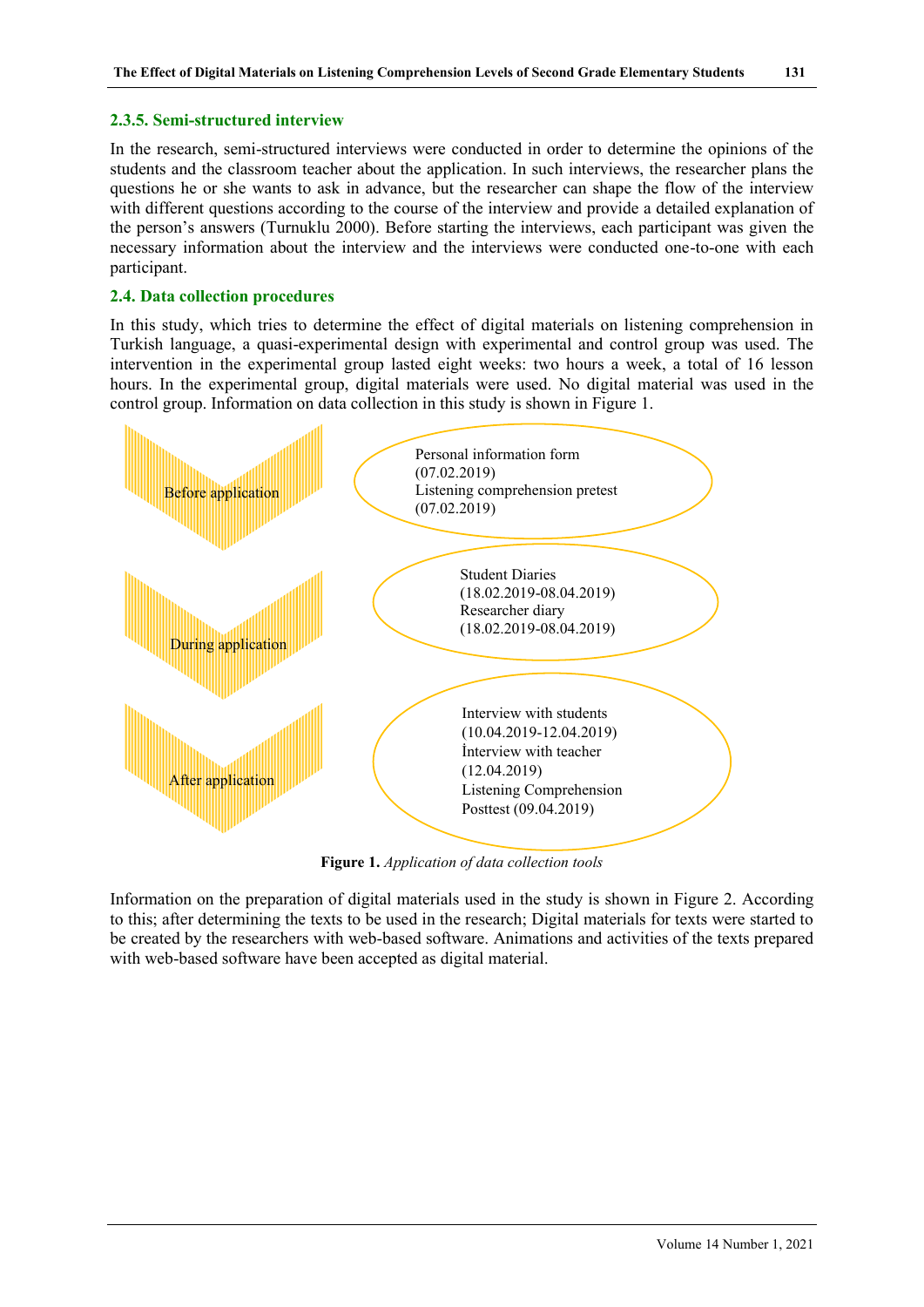

**Figure 2.** *Creation Stages of Animations for Texts*

Some scenes from the digital materials prepared for the research are given in Figure 3.



**Figure 3.** *Animation scene examples*

Ready software used in the creation of digital materials for each text used in the experimental group are given in Table 2 in detail.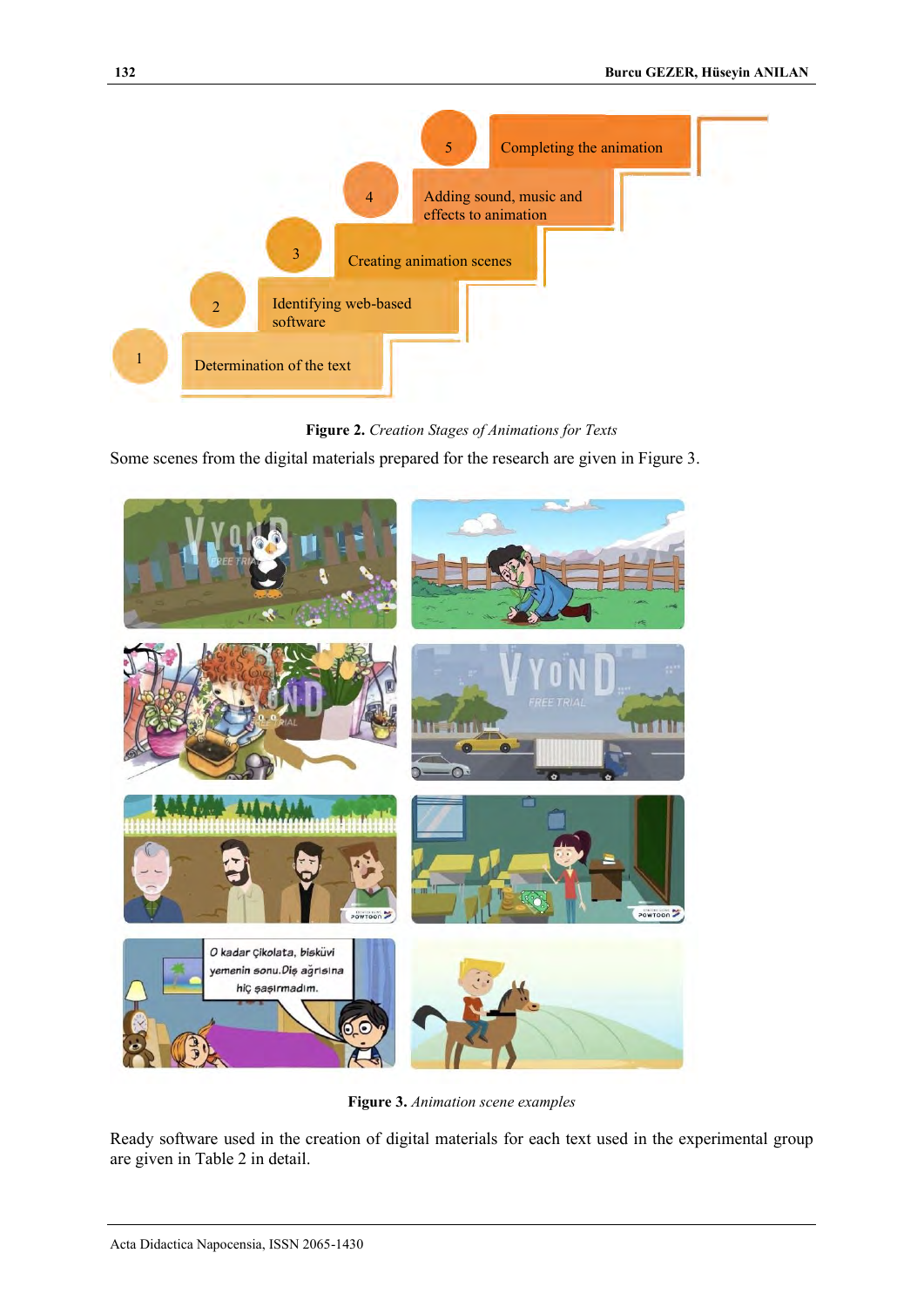| <b>Text Name</b>          | Tools used in creating<br>animations | Tools used in creating digital<br>events |
|---------------------------|--------------------------------------|------------------------------------------|
| Little Penguin            |                                      | Emaze                                    |
|                           | Vyond                                |                                          |
| Forests                   | https://www.youtube.com/watch        | Mentimeter                               |
|                           | $\frac{?v}{?v}$ sq2gyM08zY)          |                                          |
| Where Did The Tomatoes In | Vyond                                | Mentimeter                               |
| My Basket Come From?      |                                      |                                          |
| Traffic                   | Vyond                                | Kahoot                                   |
| The Farmer and His Sons   | Powtoon                              | Emaze                                    |
| What is Money?            | Powtoon                              | Socrative                                |
| Selin and Pelin           | Tondoo - Movie Maker                 | Powtoon                                  |
| Athlete                   | Powtoon                              | Pawtoon                                  |

| Table 2. Web-based software used in the creation of digital materials |  |  |  |  |
|-----------------------------------------------------------------------|--|--|--|--|
|                                                                       |  |  |  |  |

## **2.5. Data analysis**

In the analysis of the quantitative data obtained as a result of the research, SPSS 24 program was used. In order for the data to account for a normal distribution, the values of central tendency measurements must be close or equal to each other; the skewness and kurtosis coefficients must take one of the values between -1 and +1. In addition, the histogram graph of the data should show normal distribution (George et al. 2010, as cited in Kayisdag 2018). Accordingly, the central tendency and propagation measures, histogram graphics, skewness and kurtosis values of the tests in the **5**experimental and control groups were scrutinized. As a result, it was determined that the data showed normal distribution. Therefore, parametric tests were employed while analyzing the data. In the analysis of the data in this research, dependent sample t test was used to compare pretest, posttest and retention tests of one group; independent sample t test was used to compare the tests of the experimental and control groups (Hayran & Hayran 2011).

Besides, descriptive analysis was used in the analysis of qualitative data in the research. In the descriptive analysis, the data obtained are organized and interpreted within the framework of certain themes, and direct quotations are frequently included in this analysis (Yildirim & Simsek 2016). In this research, questions were accepted as themes. The qualitative data obtained in the research were arranged according to the themes. In order to present opinions about the implementation process effectively, where necessary, direct quotations were made from teacher and student interviews as well as from researcher and student diaries.

## **3. Findings**

In this part of the research which has to do with investigation of the effects of digital materials on the comprehension levels of primary school second grade students, findings collected after eight weeks of application are included.

The first sub-problem of the research deals with the question of "Does the use of digital materials affect students' listening skills and achievements positively according to the activities envisaged by the program?" With regard to the answer to the question, the pre-test, post-test and retention test scores of the experimental and control group students were compared separately among the groups and the independent sample t test was used for this purpose.

The mean values, standard deviation values, degree of freedom, t value and significance level of the experimental and control group students' pretest scores obtained from Listening Comprehension Test are presented in Table 2.

|                                       | Groups                    |    | $-$   | <b>SD</b> | df |  |
|---------------------------------------|---------------------------|----|-------|-----------|----|--|
| 25<br>0,000<br>1,000<br>41.248        | <b>Experimental Group</b> | nε | 41.00 | 2,550     |    |  |
| 25<br>3.916<br>41.00<br>Control Group |                           |    |       |           |    |  |

**Table 2.** *Comparison of pretest scores by experimental group and control group*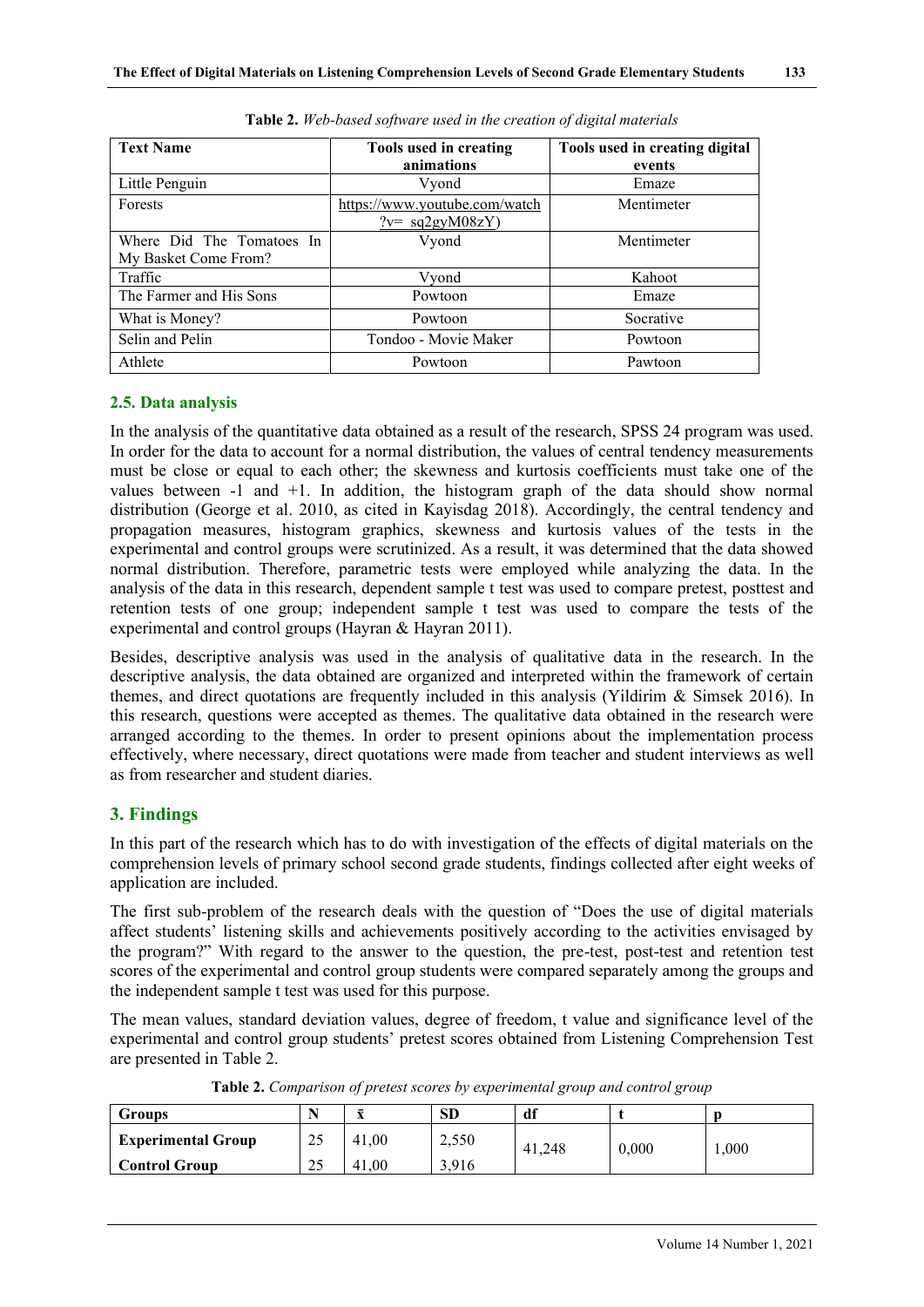As a result of the pretest, equalization was made in the number of students in the experimental and control groups and on average. In Table 2, the number of students in the groups is 25, and the pretest means of the groups are 41.00. According to Table 2, it can be figure out that the levels of comprehension of the groups are similar.

The mean values, standard deviation values, degree of freedom, t value and significance level of the experimental and control group students' posttest scores drawn from Listening Comprehension Test are presented in Table 3.

| Groups                    |    |       | <b>SD</b>     | df     |    |       |
|---------------------------|----|-------|---------------|--------|----|-------|
| <b>Experimental Group</b> | 25 | 45.04 | າາາ<br>J, L/L | 48,000 | 05 | 0,005 |
| <b>Control Group</b>      | 25 | 42.04 | 3,889         |        |    |       |

**Table 3.** *Comparison of posttest scores by experimental group and control group*

When Table 3 is examined; the average of the posttest scores of the students in the experimental group is 45.04; but the average of the posttest scores of the students in the control group is 42.04. There is statistically a significant difference between the posttest scores of the experimental and control groups according to the significance level of  $p \le 0.05$ .

The average values, standard deviation values, degree of freedom, t value and significance level of the experimental and control group students' retention test scores obtained from Listening Comprehension Test are presented in Table 4.

**Table 4** Comparison of retention test scores by experimental group and control group

| Groups                    |                          | -     | SD    | df     |       |       |
|---------------------------|--------------------------|-------|-------|--------|-------|-------|
| <b>Experimental Group</b> | $\sim$ $\epsilon$<br>ر گ | 45.16 | 3,064 | 48,000 |       |       |
| Control Group             | nε<br>ر ب                | 42.92 | 3,947 |        | 2.241 | 0,030 |

When Table 4 is examined, the average of the retention test scores of the students in the experimental group is 45.16; whereas the average of the retention test scores of the students in the control group is 42.92. Once again, statistically speaking, a remarkable difference can be observed between the retention test scores of the experimental and control groups based upon the significance level of p<0.05.

The second sub-problem of the research grapples with "How does it affect the interest and motivation of students to use digital materials in listening education?" The answer to the question was explained by descriptive analysis. In line with the data gathered from the semi-structured interviews with the experimental group students and their teacher, and the diaries kept by the experimental group students and the researcher during the application process; two themes were created: the effect of the digital material using on students interests and motivations.



**Figure 1.** *Descriptive analysis themes within the scope of the second sub-problem*

The use of digital materials in Turkish lessons attracts students' attention and affects their motivation in the lesson. It was observed that the interests of the students were in the form of "interest in Turkish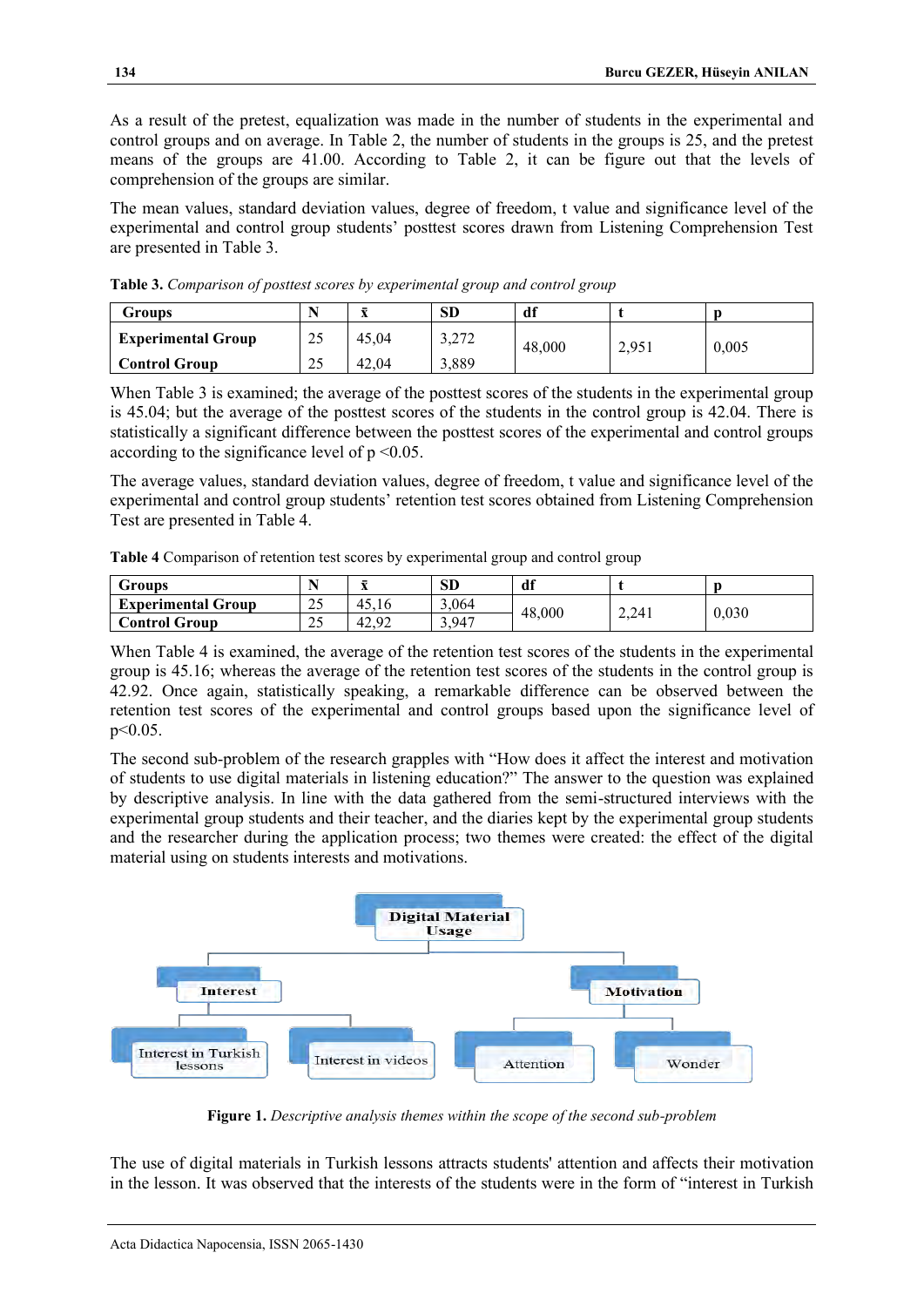lessons" and "interest in videos used in Turkish lessons". The following statements were found in the diaries and interviews about how the use of digital materials in listening education in Turkish lesson affects students' interests:

*"It attracted my attention."* (S.S.I.13, 10.04.2019)

*"I liked the video very much. I was never bored in the lesson. The lesson was very good. The video was great. Turkish lesson was very good."* (S.D.22, 11.03.2019)

*"I liked the video in Turkish lesson, I liked the questions, I liked the activities, I liked everything we did in the lesson."* (S.D.7, 18.02.2019)

*"The videos were nice. The questions were good. Everything was perfect!"* (S.D.6, 08.04.2019)

*"It affected me differently, as if I had never seen it. Actually, I saw such a lesson, but it affects me as if I was learning for the first time. I already like those videos."* (S.S.I.1, 10.04.2019)

*"It caught my attention. I love it. I was very curious about how the questions are."* (S.S.I.8, 10.04.2019)

*"It made me pay attention to the lesson. I wondered."* (S.S.I.6, 10.04.2019)

*"They are excitedly waiting for the lesson to start, they are wondering. Of course, we are in the age of technology so they follow with much more interest, love and curiosity."* (S.S.I.T, 12.04.2019)

In the above statements, it was asserted that the use of digital material in listening education attracted students' attention, encouraged them and aroused their curiosity. It is also stated that students love animated videos and digital activities prepared for texts, and thus learn by having fun in class.

The use of digital materials in Turkish lessons attracts students' attention and affects their motivation in the lesson. It was observed that the motivations of the students were gathered under the sub-themes of "attention" and "curiosity". The following statements were found in the diaries and interviews about how the use of digital materials in listening education in Turkish lesson impacts students' motivations:

*"Today, I was looking forward to watching the video. I was also looking forward to answering questions."* (S.D.20, 18.02.2019)

*"I wanted to answer questions today. I was afraid that the teacher would not see me because of my friends and I was excited. Thank you for answering."* (S.D.19, 08.04.2019)

*"Although I was sick, I had a lot of fun in lesson. The music was very nice. Turkish lesson is my favorite lesson."* (S.D.13, 25.03.2019)

*"Today, our Turkish lesson was incredible. The video was most beautiful…"* (S.D.11, 02.04.2019)

*"I have so much fun doing this lesson."* (S.D.21, 11.03.2019)

*"Including normal students in the classroom, 2 mainstreaming students, 2 foreign students (who speak Turkish) and a student who never speaks Turkish; all students were very eager to answer questions from digital events."* (R.D., 11.03.2019)

As seen in the statements above when digital materials are applied, students willingly participate in the lesson, they do not get bored during the lesson, they have fun in the lesson and thus they have highly motivated.

The third sub-problem of the research, addresses the question of "What are the opinions of the students and the teacher about the use of digital materials?" The answer to the question can be justified by descriptive analysis. According to the data obtained from the semi-structured interviews with the experimental group students and their teacher, and the diaries kept by the experimental group students and the researcher during the application process; the opinions of the students and the teacher about the use of digital materials were gathered under two themes as positive and negative opinions.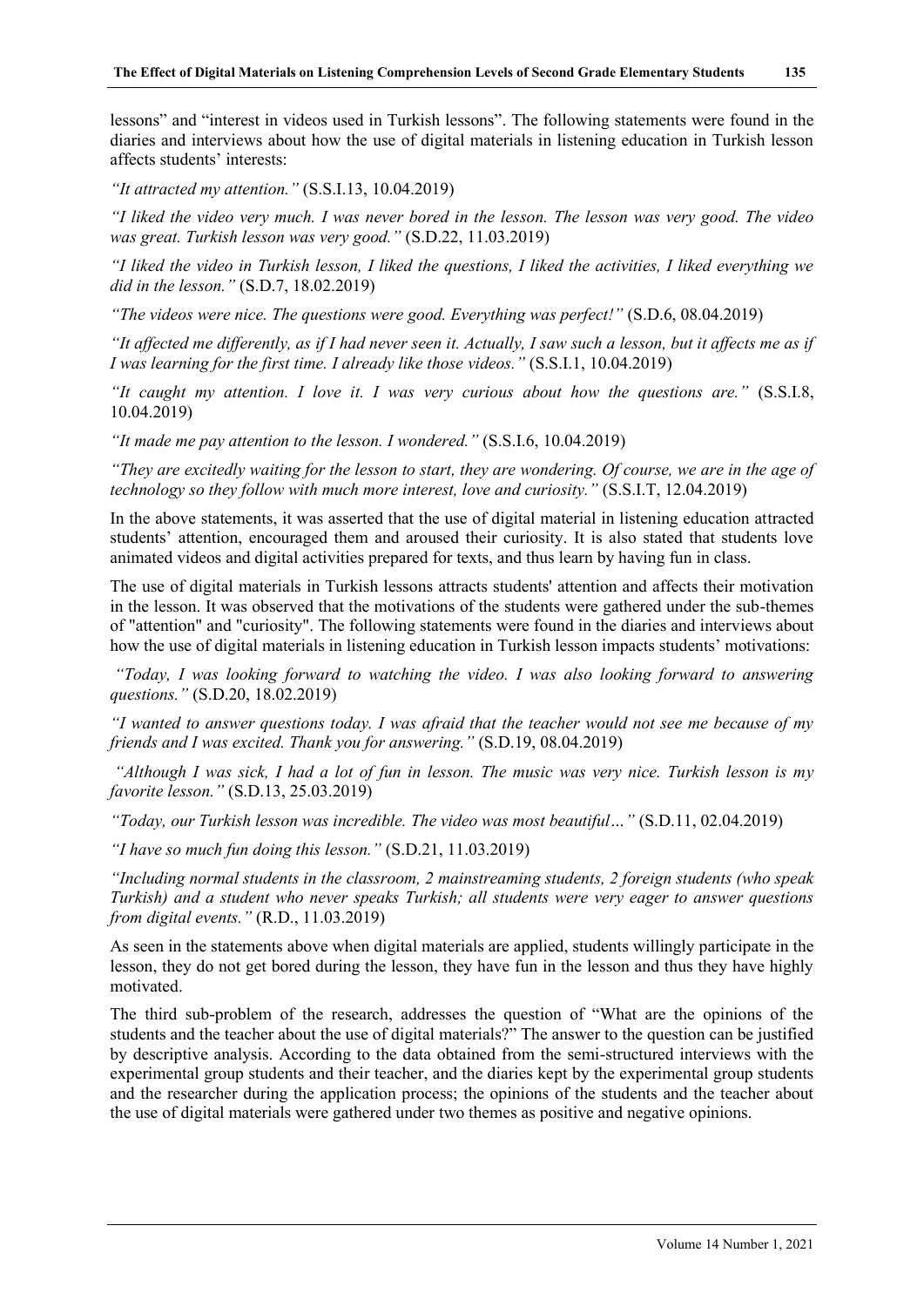

**Figure 2.** *Descriptive analysis themes within the scope of the third sub-problem*

It is understood that teacher students have "positive" and "negative" views about the use of digital materials. As regarding positive opinions, students consider lessons fun and the videos used in the lessons effective. This is highlighted by the following opinions:

*"I liked this program. I liked the questions very much. This program was exactly what I had dreamed of. This program was for me. I loved this lesson."* (S.D.16, 25.02.2019)

*"The video is very very beautiful. I think this is my choice, one hundred percent. I think it was so much fun and everything was fine."* (S.D.5, 18.02.2019)

Some students also underlined the fact that the lessons were more understandable using the videos.

*"I would like other lessons to be like that. Because we understood it better and it would be better."* (S.S.I.11, 11.04.2019)

Students also upheld that they want to use digital material not only in Turkish lessons but also in other lessons.

*"I liked the video very much. It was very very nice. I wish there were videos in every lesson."* (S.D.12, 18.03.2019)

in spite of the benefits, students think that the constant use of digital materials can be "boring" and "limit" creativity.

*"Has a negative one side, maybe we limit children who can think very broadly."* (S.S.I.T, 12.04.2019)

The excessive use of digital materials can have a negative effect also on students' health.

*"Because if we look at it a lot, our eyes may deteriorate."* (S.S.I.10, 10.04.2019)

The negative opinions of teacher and students about the use of digital material are very few compared to their positive opinions. There are only two students who gave negative opinions; they uttered that they love digital materials but do not want digital materials to be used continuously. Similarly, the classroom teacher stated that digital materials should be used, but they can limit students' imagination.

#### **3. Discussion, Conclusion and Suggestion**

This research has reached the following results: using digital material caused a significant difference in the comprehension level of students' listening, increased considerably their interest and motivation towards listening; the opinions of the experimental group students and their teacher about the use of digital materials were generally positive. The results of this research are similar to those of previous research. Kulik et al. (1980) concluded that teaching with animation method takes less time and brings more success than traditional teaching method in their study. Furthermore, Shea (2000) examined the effect of video-based instruction on students' attitude towards the lesson, reached the conclusion that video-based education motivated students against the lesson, and observed that there was an increase in students' academic achievement and participation in the lesson. In the study conducted by Ozdener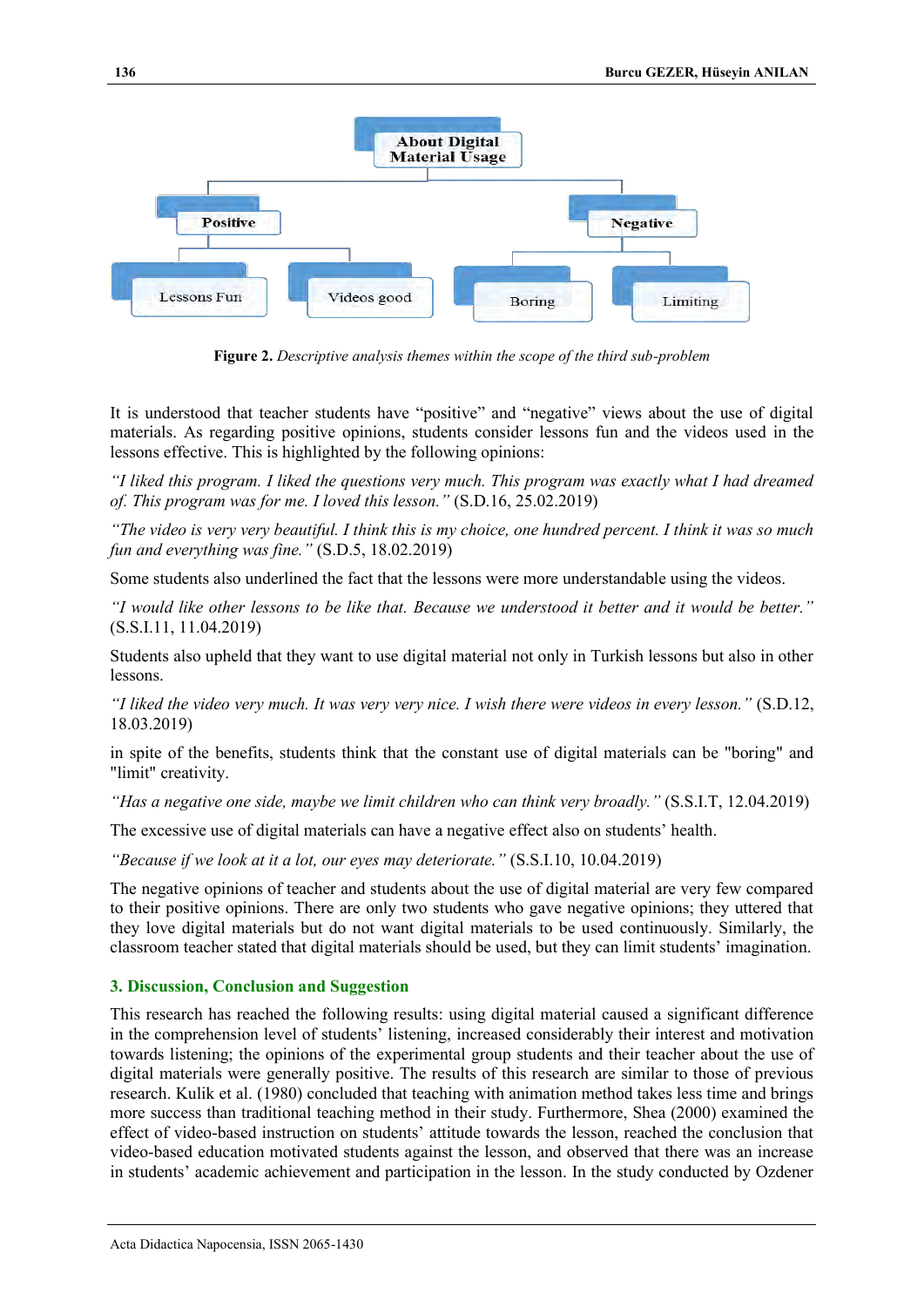& Esfer (2009), it was observed that the students who watched videos based on ELVES method showed positive attitudes towards the lesson and there was more improvement in their listening skills compared to other students. Akdemir (2010) stated that video has a more effective use compared to audio materials in the development of listening skill in his study. Inac (2010) also deduced that teaching with animation method is more successful than traditional method in his study. In another similar study, Wuttipong (2014) reached the results that video materials improve students' comprehension skills and increase their motivation and interest in the lesson. Additionally, in their study, Lin & Duy (2014) derived that video-based internet materials have an effect on students' comprehension skills in English lessons. In her study, Gocen (2014) inquired the effect of digital storytelling method on students' academic success and learning strategies; concluded that digital storytelling method positively affects academic success and that learning strategies are more effective than Powerpoint presentations. Besides, Cakir (2015) emphasized in his study, the usefulness and impact of video use in developing the skill of listening to Turkish as a foreign language; he determined that the listening made using video was more successful than the listening made only by using the audio. Cigerci (2015) elicited in his study that the recruitment of listening activities based on digital stories improves students' comprehension skills and develops their positive attitude towards listening. Likewise, Yesiltas & Turan (2015) have drawn the conclusion in their study that computer software increases students' academic success and positively affects their attitudes towards the lesson. Elsewhere in an analogous probe, Akaydin (2016) came up with the point that animations have positive effects on students' academic success and attitude towards the lesson. In line with the above inquiries*,* Kurt (2018) scrutinized the effect of animation and story usage on student success in concept teaching in Turkish lesson, it reached the conclusion that the use of animation and story positively affects students' success, and that students love animations and stories.

As another confirming study, Gungormus (2007) found in the study that games used in web-based education have a positive effect on students' success and permanence of learning. Kazu & Yavuzalp (2008) stated in their investigation that teaching software will positively affect student success in research. Moreover, Emrahoglu & Bulbul (2010) stated that animations and simulations positively affect students' academic success in their study. In his detailed analysis, Akalan (2012) refered to this fact that the computer aided teaching approach increases the academic success of students compared to the traditional teaching approach. Gulen & Demirkus (2014) concluded in their study that visual materials increase the success of students. Additionally, Vural Ozkip (2009) drew the conclusion that computer assisted instruction is more effective in increasing students' internal and external motivation than traditional teaching method. In a similar study, Ates et al. (2006) concluded in their study that computer-assisted instruction significantly increased students' attitude towards computer and lesson. As a stamp of approval to the above, Gursoy (2017) found in study that students' interest in video lessons is high and that video use has positive effects on student motivation. Demirkan (2017) stated that children had fun while learning with computer aided systems in the study. Kablan et al. (2013) were of the opinion that teaching materials facilitate learning, increase interest and desire, and provide active learning. On the other hand, Vatansever Bayraktar (2015) elicited that the study that using tools and materials in the classroom will make the learning-teaching process effective and efficient. Conforming to the previous studies, Sirakaya (2015) declared that the augmented reality learning material, embodied abstract subjects, helped them to understand the subjects, increased academic success, and also increased students' interest and motivation towards the course. Last but not least, Veyis (2016) deduced that multimedia materials have positive effects on academic success and attitude towards the course. Analogously, the findings obtained from these studies comply with the findings gained in this research. In other words, this study came to the conclusion that digital materials have enhanced students' understanding of listening, attracted their attention and consideration, and increased their motivation towards listening.

In this research, the effect of digital materials on the comprehension levels of primary school second graders was investigated. In line with the findings obtained in the research, the following conclusions were reached:

Taking into account the first sub-problem of the research, "Does the use of digital materials affect students' listening skills and achievements positively according to the activities envisaged by the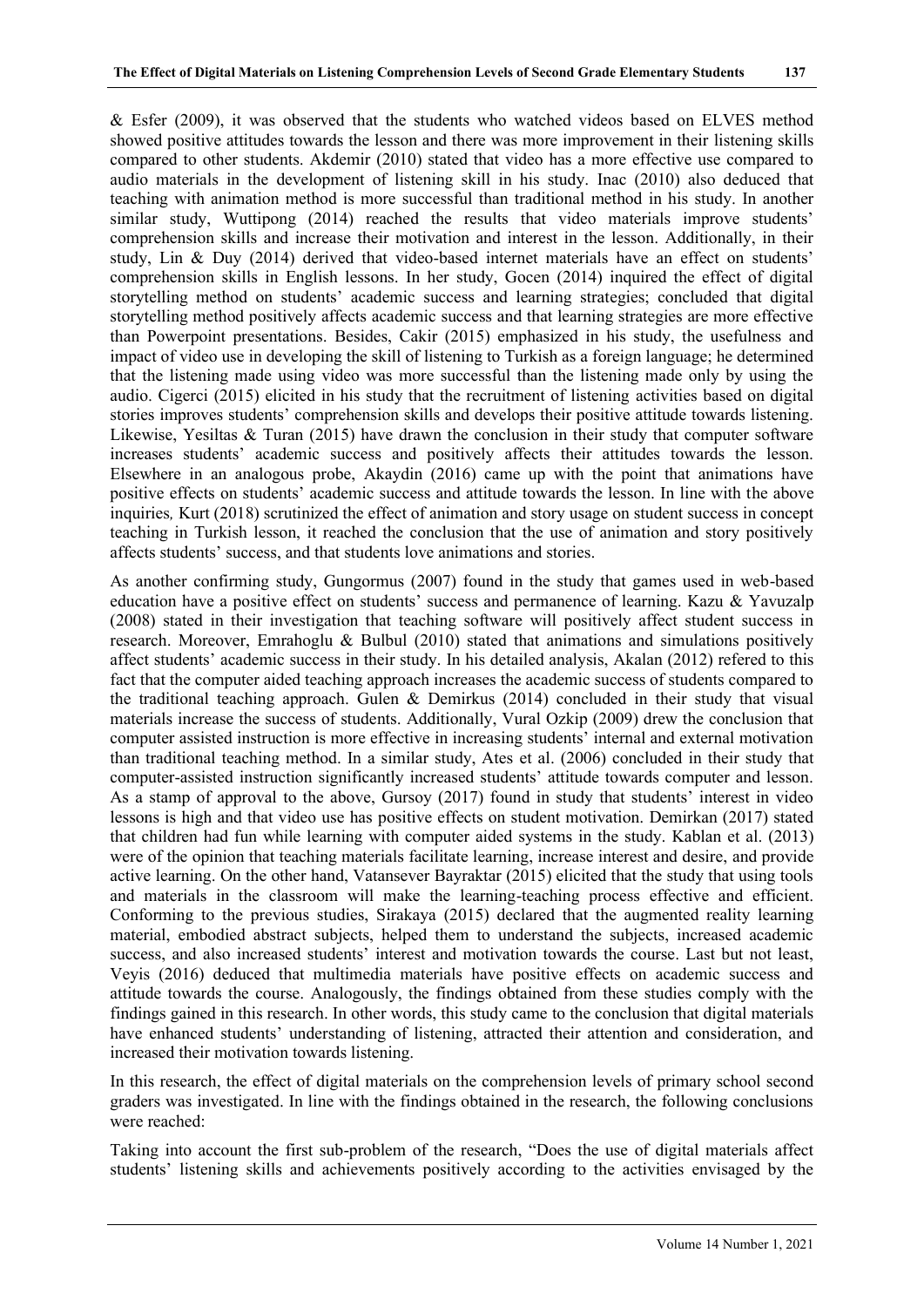program?" The pre-test, post-test and retention test scores of the experimental and control group students were compared separately between the groups and in these comparisons, the independent sample t test was used. As a result, it has been found that the use of digital materials affects students' listening skills and achievements positively according to the activities in the curriculum and this effect is permanent.

The second sub-problem of research was: "How does it affect the interest and motivation of students to use digital materials in listening education?" and the third sub-problem was: "What are the opinions of the students and the teacher about the use of digital materials?" The answers to these problems, in semi-structured interviews with experimental group students and teacher, in the diaries kept by the experimental group students and the researcher during the application process were investigated. When the data were analyzed, it was concluded that the use of digital material in listening education attracted the attention of students. The students were influenced by digital materials and it was determined that their interest in listening in Turkish lesson increased thanks to digital materials. It was determined that, when digital materials are used, the students did not get bored with the lesson, were very eager to participate in the lesson, had fun in the lesson and thus were of high motivation during the lesson.

According to the results of the research, the following suggestions can be presented:

- In the research, it was found that the digital materials used were effective in improving students' listening skills. In this context, digital materials can be used for listening studies.
- According to the results of the research, the use of digital materials has enabled students to develop positive thoughts about Turkish lessons and has increased their interest and motivation towards listening. Accordingly, digital materials can be utilized in Turkish lessons.
- In the research process, animations of the texts in Turkish lesson were attractive to students and they watched them with pleasure. For this reason, animations can be applied in Turkish lessons.
- During the research process, students willingly took part in the digital activities related to the texts in the Turkish lesson. On account of this, digital activities can be prepared in Turkish lessons.
- The effects of digital materials on other language skills can be examined.
- Research into the use of digital materials can be carried out on courses such as mathematics, foreign languages, science and social sciences, so to speak.

# **References**

Akalan, M. E. (2012). The effect of instructional technologies and material development course prepared with computer assisted programmed instruction method to students' academic achievements and student views (Master thesis). Gazi University, Ankara.

Akaydin, B. B. (2016). The effect of animation-supported 5E learning model on 4th grade social studies achievement (Master thesis). Kocaeli University, Kocaeli.

Akdemir, A. S. (2010). Authentic video as an advance organizer to listening skill (Master thesis). Ataturk University, Erzurum.

Ates, A., Altunay, U., & Altun, E. (2006). The effects of computer assisted English instruction on high school preparatory students' attitudes towards computers and English. Journal of Theory and Practice in Education, 2(2), 97-112.

Atilgan, H., Kan, A., & Dogan, N. (2007). Measurement and evaluation in education. Ankara: Ani Press.

Bilen, E. (2010). Using cinema films in teaching Turkish to foreigners. I. Yazar (Ed), III. International World Language Turkish Symposium Proceedings Book (167-170), Izmir.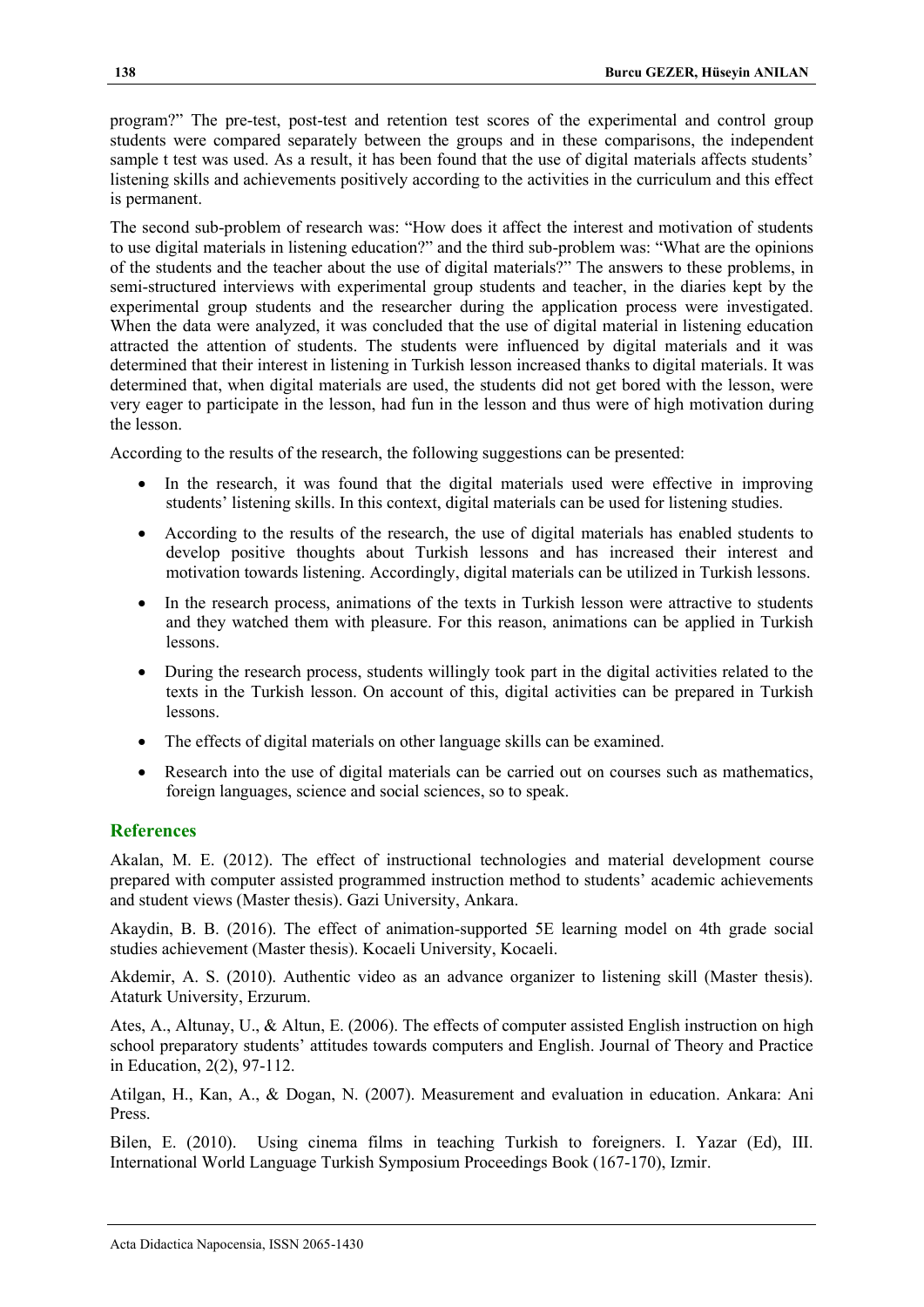Bulut, B. (2013). The effect of active listening training on listening comprehension, reading comprehension and vocabulary (Master thesis). Adnan Menderes University, Aydin.

Bulut, S. (2018). Analyzing practices with children's books in preschool settings within the context of creating a reading culture (Doctorate thesis). Ankara University, Ankara.

Celenk, S. (1999). The effect of effective listening training on listening comprehension, 4. National Educational Sciences Congress Proceedings 2. Eskisehir: Anadolu University Education Faculty Publications, 386-395.

Cigerci, F. M. (2015). The use of digital stories to develop listening skills in the primary school fourth grade Turkish course (Doctorate thesis). Anadolu University, Eskisehir.

Cihangir, Z. (2004). Listening skill in interpersonal communication. Ankara: Nobel Press.

Cakir, A. (2015). Use of video in Turkish as a foreign language for listening skill activity (Master thesis). Canakkale Onsekiz Mart University, Canakkale.

Cilenti, K. (1988). Educational technology and teaching. Ankara: Kadioglu Press.

Demirkan, S. (2017). Use of computer assisted animations in teaching first aid and an application example: Fifth grades (Master thesis). Beykent University, Istanbul.

Dogan, Y. (2009). Suggested activities to improve speaking skill. Journal of Turkish Educational Sciences, 7(1), 185-204.

Ekiz, D. (2003). Introduction to research types and methods in education. Ankara: Ani Press.

Emrahoglu, N., & Bulbul, O. (2010). Simulations and animations effects in computer assisted instruction on academic success and retention when teaching of optic unit in pyhsics at 9. Class. C.U. Journal of Social Sciences Institute, 19(3), 409-422.

Ergin, A., & Birol, C. (2000). Communication in education. Ankara: Ani Press.

Funk, H. D., & Funk, G. D. (1989). Guidelines for developing listening skills. The Reading Teacher, 42(9), 660-663.

Gocen Kabaran, G. (2019). Development of an in-service training program for digital material design and evaluation of its effectiveness. https://prezi.com/eccagwz4m-by/dijital-materyal-tasariminayonelik-bir-hizmet-ici-egitim-programinin-gelistirilmesi-ve-etkililiginin-degerlendirilmesi/Accessed 25 June 2019.

Gonen, S., Kocakaya, S., & Kocakaya, F. (2011). A study on developing an achievement test which has reliability and validity on dynamics subject. YYU Journal of Education Faculty, 8(1), 40-57.

Gulen, S., & Demirkus, N. (2014). The effects of visual material on students' achievement in "the solar system and beyond: mystery of space" unit. YYU Journal of Education Faculty, 11(1), 1-19.

Gungormus, G. (2007). The effect of games used in web based education on success and permanency (Master thesis). Gazi University, Ankara.

Gursoy, S. (2017). The effects of the use of video on language skills improvement and student motivation (Master thesis). Ufuk University, Ankara.

Halat, E. (2007). Opinions of pre-service teachers about the use of Webquest in mathematics teaching. Elementary Education Online, 6(2), 264-283.

Hayran, M., & Hayran, M. (2011). Basic statistics for health research. Ankara: Omega Press.

Hengirmen, M. (1994). Foreign language teaching methods and TOMER (Turkish Teaching Center) method. Ankara: Engin Press.

Inac, E. A. (2010). The effect of using animations on the elementary school students' academic achievement and retention levels in science and technology lesson: 6th, 7th and 8th grades' sample (Master thesis). Canakkale Onsekiz Mart University, Canakkale.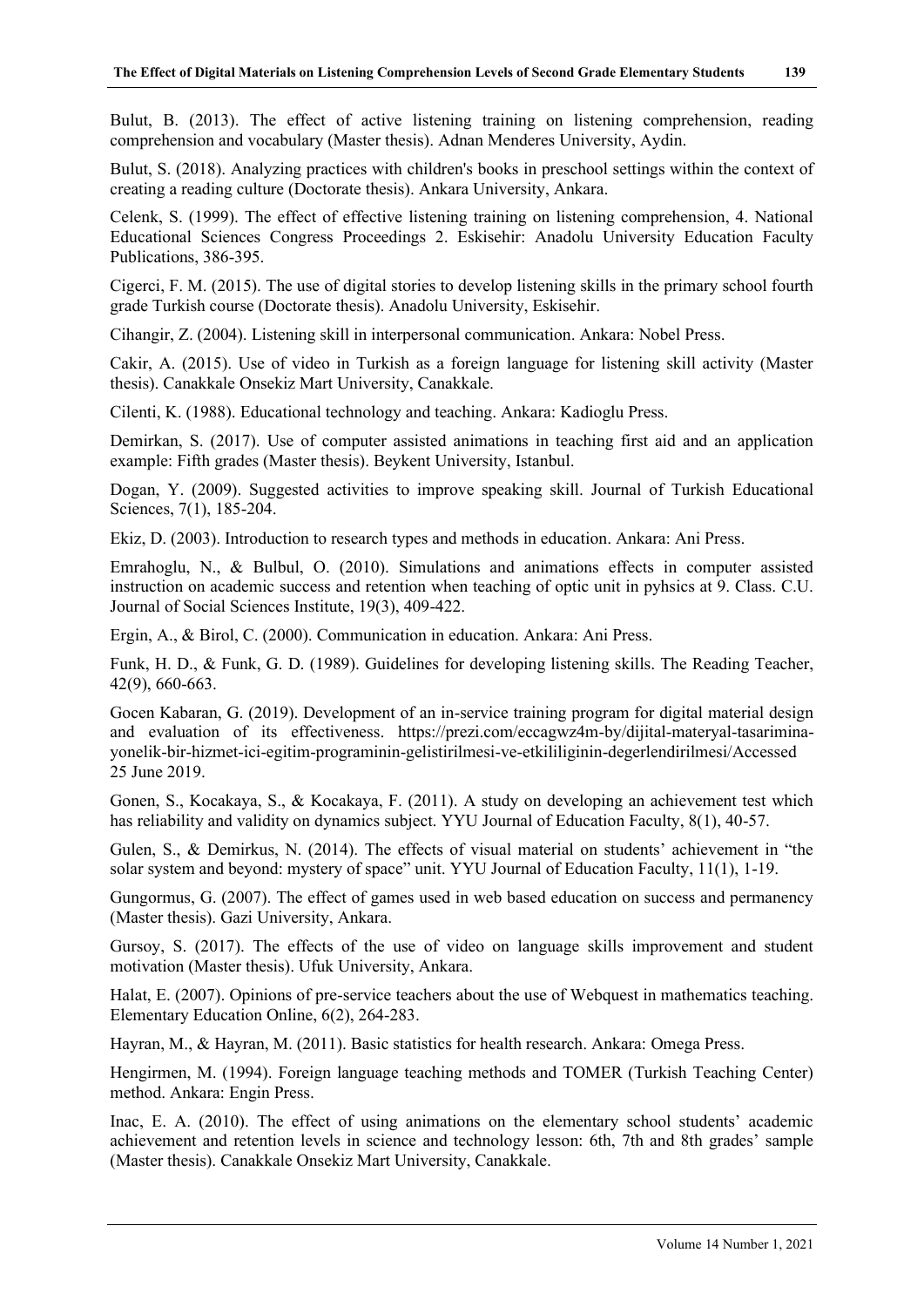Kablan, Z., Topan, B., & Erkan, B. (2013). The effectiveness level of material use in classroom instruction: A meta-analysis study. Educational Sciences: Theory & Practice, 13(3), 1629-1644. Doi: 10.12738/estp.2013.3.1692

Kalayci, S. (2008). SPSS applied multivariate statistics techniques. Ankara: Asil Press.

Kayisdag, E. (2018). Evaluation of science and art center's education programs based on student opinions (Master thesis). Eskisehir Osmangazi University, Eskisehir.

Kazu, I. Y., & Yavuzalp, N. (2008). Teachers' opinions about using instructional software. Education and Science, 33(150), 110-126.

Keles, E. (2013). The effect of questions given before and after listening on fifth graders skills of comprehending what they listen (Master thesis). Canakkale Onsekiz Mart University, Canakkale.

Kulik J. A., Kulik C. C., & Cohen P. A. (1980). Effectiveness of computer-based college teaching: A meta-analysis of findings. Review of Educational Research, 50, 525-544. Doi: 10.3102/00346543050004525

Kurt, E. (2018). The effect of using animation and story in concept teaching for sixth-grade Turkish courses on achievement (Master thesis). Karadeniz Teknik University, Trabzon.

Lin, L. F., & Duy, L. D. (2014). The impacts of the video-based internet materials on international students' lisetening comprehension. International Journal on Studies in English Language and Literature, 2(8), 106-115.

Mayer, E. R. (2001). Multimedia learning. Cambridge: Cambridge University Press.

MEB (Ministry of Education) (2005). Elementary Turkish lesson curriculum. Ankara: Milli Egitim Press.

Moonen, J. (1999). The design and prototyping of digital learning material: Some new perspectives. Design approaches and tools in education and training, 8, 95-111. Doi: 10.1007/978-94-011-4255-7\_8

Orhan, S. (2010). The influence of six thinking hats application on the improvement of speaking skill of 8th grade students of elementary education (Doctorate thesis). Ataturk University, Erzurum.

Ozdener, N., & Esfer, S. (2009). A comparative study on the use of information technologies in the development of students' ability to comprehend what they listen to and watch. International Journal of Human Sciences, 6(2), 275-291.

Sejdiu, S. (2017). Are listening skills best enhanced through the use of multimedia technology. Digital Education Review, 32, 60-72. Doi: 10.1344/der.2017.32.60-72

Shea, P. (2000). A study of captioned interactive video. Journal of Educational Computing Research, 22, 243-263. Doi: 10.2190/3NEY-BNT0-FB28-VBWY

Sirakaya, M. (2015). Effects of augmented reality applications on students' achievement, misconceptions and course engagement (Doctorate thesis). Gazi University, Ankara.

Smaldino, S. E., Lowther, D. L., Mims, C., & Russell, J, D. (2015). Instructional technologies and learning tools (A. Ari, Translated. Ed.). Konya: Egitim Press.

Sahin, F., & Ates, S. (2018). Adaptation of the scientific literacy scale developed for middle school students. GEFAD / GUJGEF, 38(3), 1173-1205.

Telli, E. (2009). The effect of 3D virtual materials on the success of teacher candidates in the course of computer and their attitude towards computer-assisted teaching (Master thesis). Ataturk University, Erzurum.

Turnuklu, A. (2000). A qualitative research technique that can be used effectively in educational science research: Interview. Educational Administration: Theory and Practice, 6(24), 543-559.